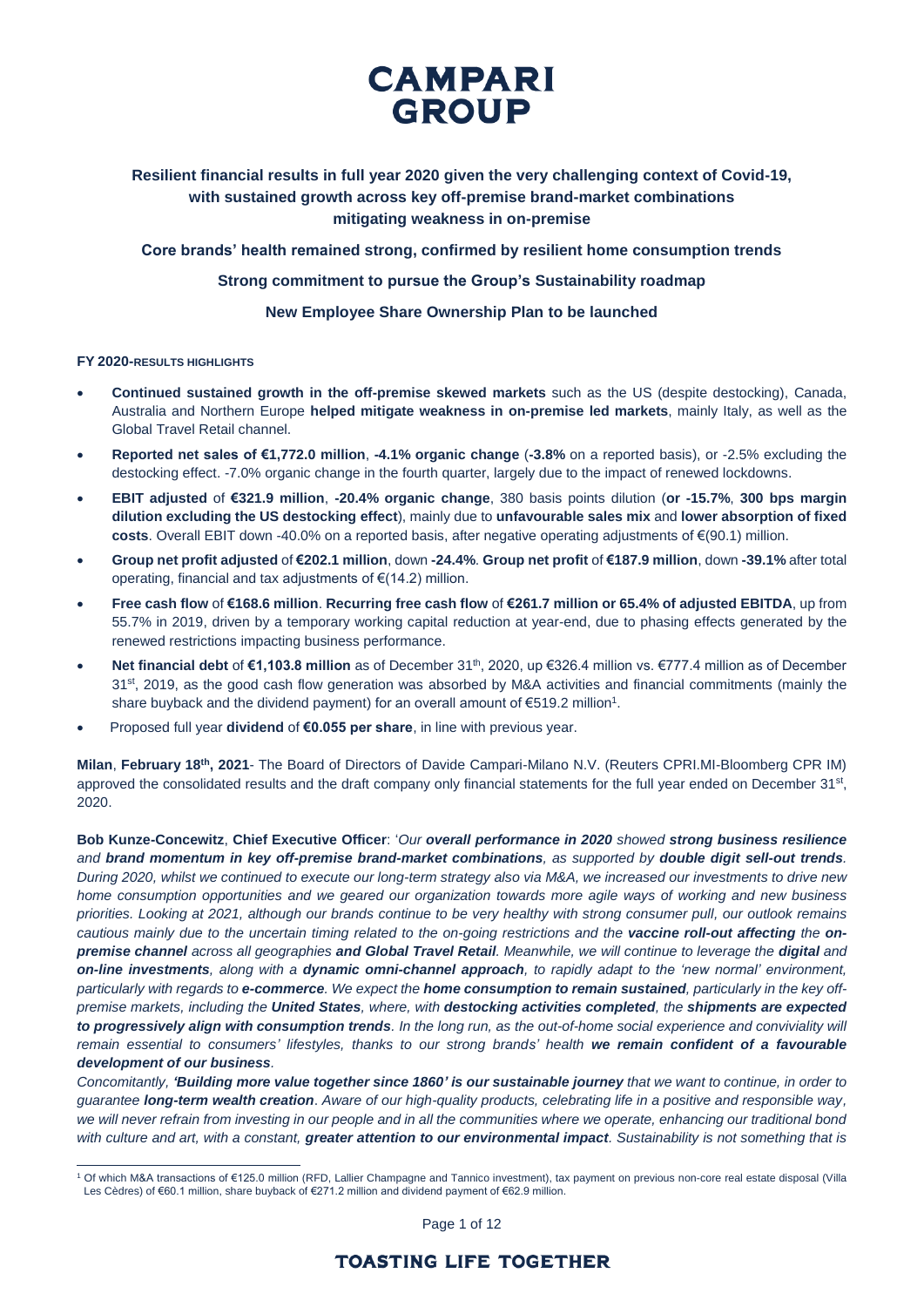*superimposed on a company's objectives, in the conventional sense, but is a basic premise. Sustainability is, therefore, core business.'.*

### **Guidance for Perimeter and Forex effect in full year 2021**

In 2021, Perimeter and Forex effects are expected to negatively impact the Group's EBIT adjusted by approx. €(9) million (mainly due to termination of agency brands) and  $E(13)$  million <sup>2</sup>(due to weak USD dollar as well as emerging markets currencies) respectively*.*

#### **SUMMARY FINANCIAL INFORMATION FOR THE FULL YEAR ENDED 31 DECEMBER 2020**

|                                                    | FY 2020            | FY 2019            | <b>Reported</b> | Organic  | <b>Forex</b> | <b>Perimeter</b> |
|----------------------------------------------------|--------------------|--------------------|-----------------|----------|--------------|------------------|
|                                                    | $\epsilon$ million | $\epsilon$ million | Change          | change   | impact       | Impact           |
| <b>Net sales</b>                                   | 1,772.0            | 1,842.5            | $-3.8%$         | $-4.1%$  | $-2.7%$      | 3.0%             |
| <b>Gross profit</b>                                | 1,025.9            | 1,121.2            | $-8.5%$         | $-8.5%$  | $-1.3%$      | 1.3%             |
| % on sales                                         | 57.9%              | 60.9%              |                 |          |              |                  |
| <b>EBIT adjusted</b>                               | 321.9              | 408.0              | $-21.1%$        | $-20.4%$ | 1.4%         | $-2.1%$          |
| % on sales                                         | 18.2%              | 22.1%              |                 |          |              |                  |
| <b>EBIT</b>                                        | 231.8              | 386.3              | $-40.0%$        |          |              |                  |
| Group net profit adjusted                          | 202.1              | 267.4              | $-24.4%$        |          |              |                  |
| Group net profit                                   | 187.9              | 308.4              | $-39.1%$        |          |              |                  |
| <b>EBITDA</b> adjusted                             | 399.9              | 479.8              | $-16.7%$        | $-16.3%$ | 0.6%         | $-0.9%$          |
| % on sales                                         | 22.6%              | 26.0%              |                 |          |              |                  |
| <b>EBITDA</b>                                      | 309.8              | 458.1              | $-32.4%$        |          |              |                  |
| Free cash flow, of which:                          | 168.6              | 258.5              | $-34.8%$        |          |              |                  |
| <b>Recurring free cash flow</b>                    | 261.7              | 267.3              | $-2.1%$         |          |              |                  |
| Net financial debt at the end of the period        | 1,103.8            | 777.4              |                 |          |              |                  |
| Basic earning per share adjusted $(\epsilon)$      | 0.18               | 0.23               |                 |          |              |                  |
| Proposed full year dividend per share $(\epsilon)$ | 0.055              | 0.055              |                 |          |              |                  |

#### **REVIEW OF CONSOLIDATED SALES FOR THE FULL YEAR 2020 RESULTS<sup>3</sup>**

**Group sales** totalled **€1,772.0 million**, down -3.8% on a reported basis or **-4.1% in organic terms**, of which the **fourth quarter** down by **-7.0%**. The **continued sustained growth in the off-premise skewed markets** such as the US (despite destocking), Canada, Australia and Northern Europe **helped mitigate weakness in on-premise led markets**, mainly Italy, as well as the Global Travel Retail channel. **The organic change excluding the US destocking would have been -2.5%.** The Group's estimated split by channel based on pre-Covid net sales was 40% on-premise and 60% off premise.

**FX effect** was **negative** (**-2.7%**), due to a devaluation in most of the Group's currencies against the Euro, whilst the **perimeter effect** was **positive** (**+3.0%**), mainly driven by the acquisitions of Rhumantilles, Ancho Reyes and Montelobos, Rothschild France Distribution and Champagne Lallier.

### Analysis of **organic change by geography**:

- Sales in the **Americas** (43.7% of total Group sales, with an estimated net sales split of on-premise vs. off-premise of 35% vs. 65% pre-Covid 19) were down organically by **-1.8%**. The **Group's largest market**, **the US**<sup>4</sup> , showed an overall **positive shipments performance** (**+3.4%**), despite the **on-premise restrictions impacting in particular the European imports**, the **destocking across the whole portfolio**, now fully completed. Moreover, the Italian portfolio (aperitifs and bitters) were also penalized by the introduction of import tariffs. **Excluding the destocking effect**, **the US market's organic growth would have been +9.1% in 2020**. The **fourth quarter** (**+13.0%**), was largely driven by the gradual shipment re-alignment to **very positive off-premise consumption patterns**. **Brand momentum in the off-premise continued to be strong** across the whole portfolio, with **sell**-**out growing in value at +32.3%** overall in full year 2020, growing approximately 1.5 times faster than the overall market. Sell-out in the off-premise showed **strong double-digit growth in core brands**, as

 $\overline{a}$ 

<sup>3</sup> Off-premise sell-out data sources: (US) Nielsen data XAOC+Total Liquor, representing c. 34% of total US off-trade value, YTD W/E 26/12/2020; (Italy) IRI Iper+super+LSP, YTD WE 27/12/2020; (Germany) Nielsen LEH+DM = Off-Trade (no C&C), W2-W53 2020; (Australia) IRI Scan Data, YTD WE 27/12/2020.

<sup>4</sup> United States' estimated split on-premise vs. off-premise based on net sales pre-Covid 19: 30% vs. 70%.

<sup>2</sup> Based on an estimated average rate of EUR/USD of 1.21 in FY 2021.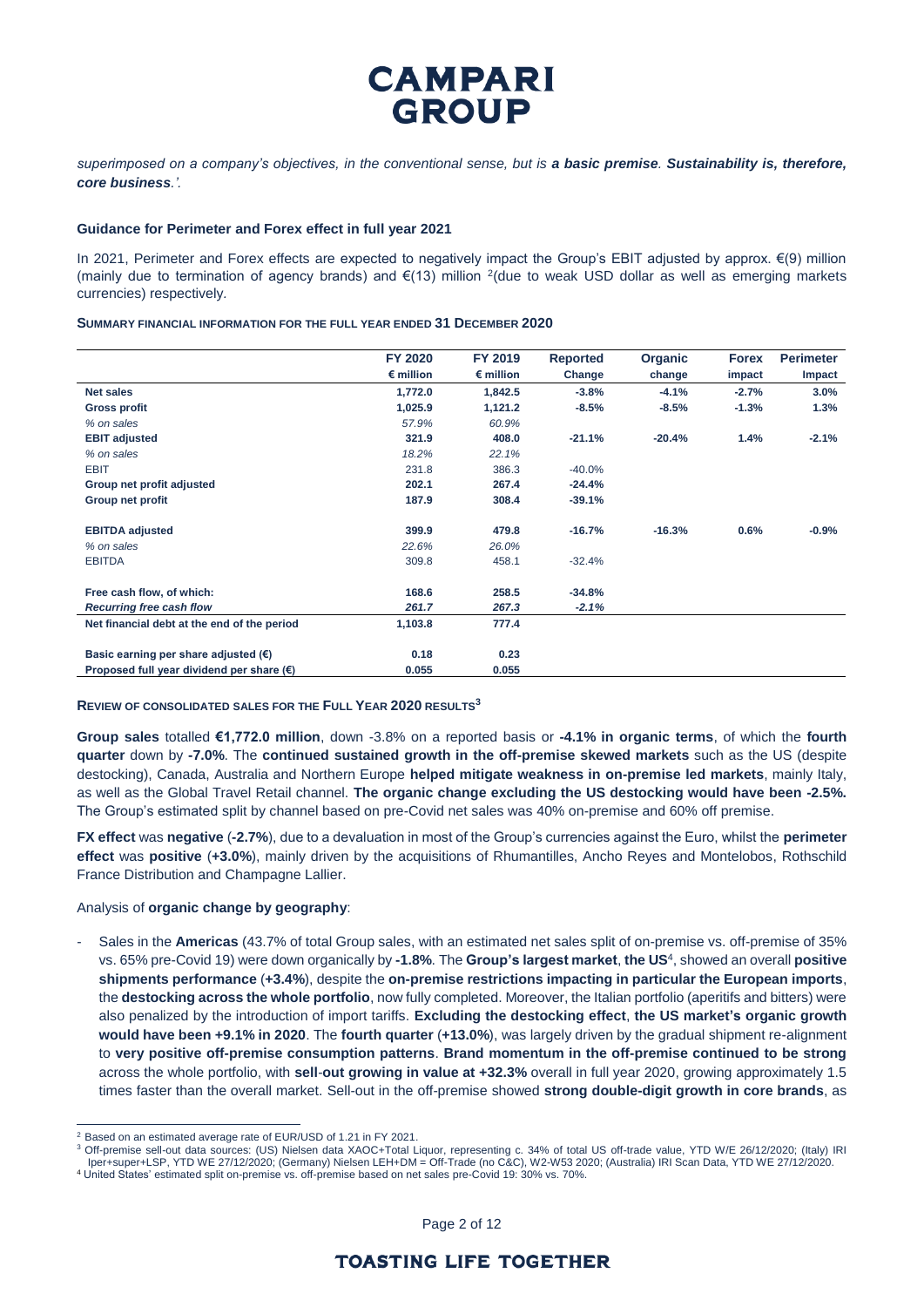well as the newly acquired Mexican brands **Ancho Reyes** and **Montelobos**. **Solid development in the e-commerce channel**, now accounting for ca.3% of the net sales in the United States market, growing ca. +500% vs. 2019<sup>5</sup> . **Jamaica** registered an overall decline of **-8.2%** due to on-premise closures and the reduction in tourism flows, amplified by a tough comparison base. **Canada** grew by **+12.5%**. In South America, **Brazil** remained challenged showing a negative performance across the portfolio.

- Sales in **Southern Europe, Middle East and Africa**<sup>6</sup> (26.2% of total Group sales with an estimated net sales split of onpremise vs. off-premise of 65 % vs. 35% pre-Covid 19) registered a significant organic decline of **-18.6%**, mainly driven by the overall decline in on-premise skewed **Italy**<sup>7</sup> (**-17.4%**), which impacted particularly the aperitifs, and **renewed restrictions in the fourth quarter** (**-32.6%**). **Sell-out in the off-premise remained strong**, particularly for the aperitif portfolio. **Other markets in the region** were also **strongly affected by the pandemic**, with the **declines** in **Global Travel Retail** (-68.9%), **Spain** and **South Africa** more than offsetting **double-digit growth in France**, thanks to the positive transition to the Group's new wholly owned distribution structure.
- **North, Central and Eastern Europe** (22.8% of total Group sales, with an estimated net sales split of on-premise vs. offpremise of 30% vs. 70% pre-Covid 19) grew organically by **+6.8%**. **Germany**<sup>8</sup> registered a **resilient growth** (**+8.6%**), despite a **slower growth pattern in the fourth quarter** (**+1.1%**), due to renewed restrictions and a less pronounced staycation effect given the lower seasonality for aperitifs in winter comparing to the summer. **Sell-out trends in the offpremise remained strong** in 2020, with the **business growing twice as fast as the market**. **The UK** showed **positive performance** (**+7.4%**), despite a weak fourth quarter largely due to the tough comparison base. The market registered **very positive development in the e-commerce channel**, now accounting for ca.10% of the net sales in the country, growing by ca. +90% vs. 2019<sup>9</sup> . **Russia** also showed **sustained growth** (**+10.7%**). **Other markets in the region** were positive overall (**+2.1%**).
- Sales in **Asia Pacific** (7.4% of total Group sales, with an estimated net sales split of on-premise vs. off-premise split of 30% vs. 70% pre-Covid 19) grew organically by **+4.6%**. **Australia**<sup>10</sup> registered **a strong growth overall** (**+20.2%**) with ongoing **positive trends in the peak fourth quarter** (**+18.7%**). **Sell-out trends in the off-premise remained very strong**, growing at +22.6% for 2020. **Other markets in the region** declined overall by **-29.7%**: **China** declined after a weak fourth quarter driven by destocking ahead of route-to-market change, amplified by a tough comparison base, while **New Zealand** and **Japan** also declined as both were impacted by route-to-market transitions.

### Analysis of **organic change by brand**:

- **Global Priorities** (56% of total Group sales) registered an organic change of **-3.8%**. **Aperol** was **flattish** in 2020, with the brand **highly impacted by the weak results in core on-premise skewed markets** due to lockdown measures, such as the core Italian market and Spain as well as Global Travel Retail. **Excluding Italy and Global Travel Retail**, Aperol has grown by **ca. +11.0%** in 2020. On the contrary, the brand registered **sustained off-premise sell-out growth across core markets** in 2020, in particular Germany and the United States. **Campari** declined (**-4.5%**), impacted by markets with a strong on-premise skew, such as Italy and Jamaica. **Strong double digit off-premise sell-out growth across the brand's core markets in 2020**, such as Italy, Germany and the United States. **Wild Turkey** grew mid-single digit (**+4.9%**) after an **acceleration in the fourth quarter** driven by the core markets of the United States and Australia. **Off-premise sell-out data in the United States remained strong**, with the Wild Turkey franchise up double-digit in 2020. **SKYY** declined by **-16.2%**, with the core United States market strongly impacted by destocking ahead of a complete brand relaunch. Nevertheless, **off-premise sell-out trends remained positive in the United States**. **Grand Marnier** showed a negative shipment performance (**-14.9%**) driven by the core United States, impacted by both destocking and the brand's on-premise skew, **while the off-premise sell-out trends remained very positive in the market**. The growth in the **Jamaican rum portfolio** (**+5.2%**) was driven by the core US and Canada. **Sell-out in the United States market was very strong** for both Appleton Estate and Wray&Nephew Overproof.

 $\overline{a}$ 

<sup>8</sup> Germany's estimated split on-premise vs. off-premise based on net sales pre-Covid 19: 30% vs. 70%.

Page 3 of 12

<sup>5</sup> Internal data and estimates.

<sup>6</sup> Includes Global Travel Retail.

<sup>7</sup> Italy's estimated split on-premise vs. off-premise based on net sales pre-Covid 19: 70% vs. 30%.

<sup>&</sup>lt;sup>9</sup> Internal data and estimates.

<sup>10</sup> Australia's estimated split on-premise vs. off-premise based on net sales pre-Covid 19: 15% vs. 85%.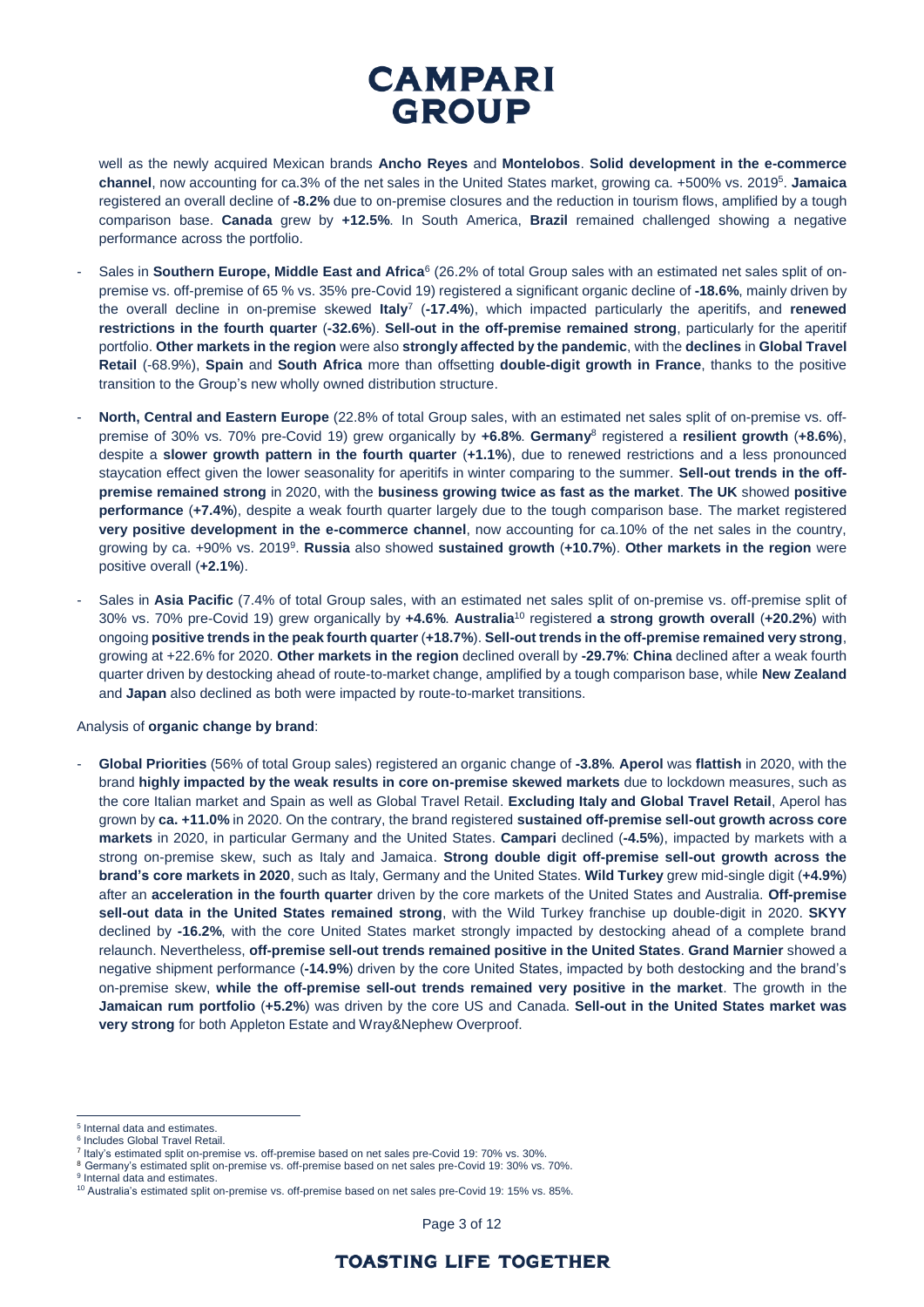- **Regional Priorities** (18% of total Group sales) were flattish (**+0.4%**), with **resilient growth of Espolòn** (**+29.9%**) compensating the weaknesses of **Cinzano**, **The GlenGrant** and **the bitters portfolio**. Espolòn off-premise sell-out trends continued to significantly outperform shipments performance in the United States.
- **Local Priorities** (11% of total Group sales) registered a **negative performance** (**-4.4%**), as the **positive performance in Wild Turkey RTD**, **Ouzo 12** and **Cabo Wabo** was **fully offset by declines in the on-premise skewed single-serve aperitifs** in core Italy.

### **REVIEW OF FULL YEAR 2020 RESULTS**

**Gross profit** totalled **€1,025.9 million**, corresponding to 57.9% of net sales, down by **-8.5%** in value **on a reported basis**. It **declined organically** by **-8.5%** (vs. -4.1% in net sales), generating an organic margin dilution of **-280 basis points**, due to an **unfavourable sales mix** mainly driven by: the **outperformance of lower-margin Espolòn** which continues to be impacted by the **elevated agave purchase price**, the **underperformance of higher-margin aperitifs in core Italy**, the **destockingdriven declines in high-margin SKYY Vodka and European imports in the United States** and the negative impact of the US import tariffs as well as the lower absorption of fixed production costs.

**Advertising and Promotion spending** (**A&P**) was **€309.8 million**, corresponding to 17.5% of net sales, down by **-3.1%** in value **on a reported basis**. **It declined organically** by **-2.2%** (vs. -4.1% in net sales), driving **-30 bps margin dilution** (**+10.5% in the fourth quarter**, **-310 bps dilution**), reflecting the **phasing of the brand activation initiatives**, with the second half of the year recovering the initial cost containment actions taken.

**CAAP** (Contribution after A&P) was **€716.1 million**, corresponding to 40.4% of net sales, down by **-10.6%** in value **on a reported basis** (down **organically** by **-11.0%**).

**Selling, general and administrative costs** (**SG&A**) totalled **€394.2 million**, corresponding to 22.2% of net sales, **+0.2%** in value **on a reported basis**. **Organically**, they **declined** by **-1.4%** (vs. -4.1% in net sales), generating a **dilution of -60 basis points**, as a consequence of **lower absorption of fixed structure costs** given the stronger topline decline. The dilution was partly mitigated by **cost containment actions** aimed at reducing variable and discretionary costs (incl. hiring freeze, reduction of travelling and entertainment and bonuses). During the **fourth quarter**, SG&A reduced by **-7.1% organically**, in line with topline decline (-7.0%), hence neutral on margin.

**EBIT adjusted** was **€321.9 million**, corresponding to 18.2% of net sales, down by **-21.1%** in value **on a reported basis**. It **declined organically** by **-20.4%** (vs. -4.1% in net sales), generating **-380 bps margin dilution**, due to the **negative sales mix and lower absorption of fixed structure costs** given the topline decline. **Excluding the US destocking effect** (c. €19 million), **the EBIT adjusted organic change was -15.7%**.

**Operating adjustments** were negative at **€(90.1) million** and mainly included **€(35.4) million** of **brand impairment** losses, of which Bulldog (€(16.0) million<sup>11</sup>), The GlenGrant (€(15.5) million) and Rhum Agricole (€(3.9) million<sup>12</sup>), as a consequence of the negative impact of Covid-19 on the brands' performances, particularly given their relevant exposure to the Global Travel Retail and on-premise, not expected to fully recover in the short term; **€(15.9) million transaction fees in connection with the Company's legal office transfer to the Netherlands** (€(9.9) million), as well as fees linked to **route-to-market changes and M&A** (€(6.0) million); **€(21.4) million of restructuring costs**, including the **sugar business in Jamaica for €(13.5) million**, and reorganisation activities impacting some of the Group's central operations, which were started in previous periods, for €7.9 million; **€(17.4) million of other costs**, mostly related to **donations made by the Group to fight the Pandemic**, some special projects, legal disputes, as well as costs connected to IT restoring operations following the malware attack in November 2020.

**EBITDA adjusted** was **€399.9 million**, down by **-16.7%** in value **on a reported basis** (**down organically -16.3%**), corresponding to 22.6% of net sales.

**EBIT** (13.1% of net sales) and **EBITDA** (17.5% of net sales) were at **€231.8 million** and **€309.8 million** respectively.

**Net financial costs** were **€38.9 million**, up €5.9 million vs. 2019. The variance was mainly attributable to **negative variance from exchange gain/(loss) for €6.9 million** (€4.1 million loss in 2020 vs. €2.8 million gain in 2019). Excluding the exchange gain/(loss) effects, **net financial charges** showed an **improvement €1.0 million**, notwithstanding higher average net debt in

 $\overline{a}$ 

Page 4 of 12

<sup>&</sup>lt;sup>11</sup> Value determined based on average exchange rate for the period 1 January 31 December 2020.

<sup>&</sup>lt;sup>12</sup> Reflecting the brand value derived from the final Purchase Price Allocation ('PPA'), where the brand value was reduced by €0.8 million vs. the brand value derived from the provisional PPA as of 30 September 2020.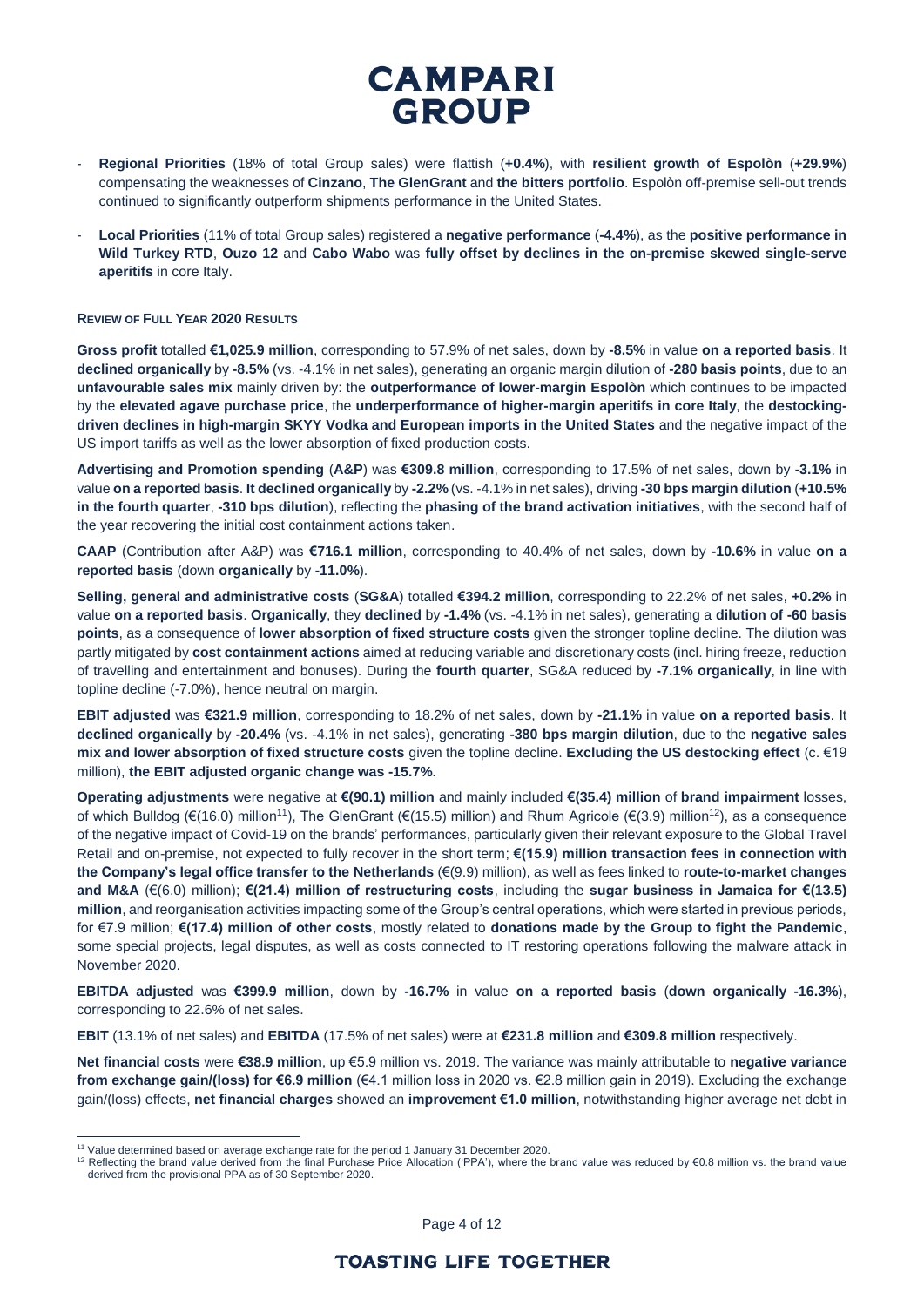2020 (€979.6 million vs. €865.8 million in 2019) **thanks to lower average cost of net debt**<sup>13</sup> (3.5% in 2020 vs. 4.1% in 2019), with both periods impacted by significant negative carry effect<sup>14</sup>.

**Positive financial adjustments** of **€1.4 million**, mainly related to the non-recurring liability management concerning the term loan subscribed in July 2019, aimed at benefitting from better financial terms and conditions.

**Put option and earn-out income (expenses)** were **positive at €18.1 million**, primarily attributable to the revision of projected earn-out liabilities linked to the Bulldog acquisition (€19.4 million).

The **profit (loss) related to associates and joint ventures** was **€(2.8) million**, mainly related to the **joint venture in Japan impacted by the lower absorption of fixed structure cost** in a context of low sales level.

**Profit before tax adjusted**<sup>15</sup> was **€278.9 million**, down **-24.7**% vs. 2019. **Profit before tax** was **€209.6 million**, down **-40.9**% vs. 2019.

**Tax expenses** totalled **€22.7 million**, on a reported basis. **Recurring income taxes** were equal to **€77.9 million** excluding **positive tax adjustments totalling €55.1 million**, which included a one-off benefit of **€29.9 million** related to the remeasurement of deferred tax liabilities as a result of the step up of the fiscal values of certain brand and goodwill assets to their book values<sup>16</sup>, net of the substitutive tax to be paid in order to access the fiscal benefit.

**Group net profit adjusted** reached **€202.1 million**, down **-24.4%** in value on a reported basis**. Group net profit** was **€187.9 million,** down **-39.1%** in value on a reported basis, after negative overall adjustment of €(14.2) million, of which €(90.1) million negative operating adjustments, €1.4 million positive financial adjustments, €19.4 million positive adjustments related to the remeasurement of put option and earn out liabilities, and €55.1 million positive tax adjustments.

**Free cash flow** was **€168.6 million** (vs. €258.5 million in 2019). The **recurring free cash flow amounted to €261.7 million**  (down -5.6% from €267.3 million in 2019). When measured as a percentage of EBITDA adjusted, the ratio was **65.4%** in 2020, up from 55.7% in 2019. This increase was driven by a temporary working capital reduction at year-end, mostly due to a decrease in receivables as a consequence of the business slowdown in the fourth quarter in connection with the new restrictions due the pandemic 'second wave', as well as an increase in payables due to phasing.

**Net financial debt** at €1,103.8 million as of 31 December 2020, **up €326.4 million** vs. 31 December 2019 (€777.4 million), as the good cash flow generation was absorbed by M&A activities and financial commitments (mainly the share buyback $17,18$ and the dividend payment) for an overall amount of €519.2 million<sup>19</sup>.

**Net debt to EBITDA adjusted ratio**<sup>20</sup> at **2.8x as of 31 December 2020**, up from 1.6x as of 31 December 2019. The increase is the combined effect of the significant cash outlay incurred by the Group as a result of the transactions completed in 2020 and the temporary negative impact of Covid-19 on EBITDA adjusted.

### **SUSTAINABILITY**

 $\overline{a}$ 

The **Group maintains its strong commitment to generate an increasingly positive economic, social and environmental impact by integrating Sustainability in its core business**. In 2020, a **Global Inclusion, Equity&Diversity strategy** and a **new worldwide digital learning ecosystem programme** (**Learning Distillery**) have been started, together with a **Global Strategy on Responsible Drinking** to further involve and educate Camparistas and consumers to responsibly enjoy the Group's products. In 2021 and the years to come, the Group will continue to reinforce the engagement in the area of Community involvement, exporting best practices across geographies. Finally, the Group's acceleration on the **responsible and efficient use of resources** (*i.e.* **water and energy**) **and the progressive reduction of emissions and waste** confirm the concrete contribution and alignment to the industry ambitions for an even more sustainable and circular sector.

#### **OTHER EVENTS AND RESOLUTIONS**

<sup>&</sup>lt;sup>13</sup> Excluding FX effects, ancillary financial expenses and financial adjustments.

<sup>14</sup> The decrease of the cost of net debt is mainly attributable to the reduced average coupon on existing gross debt, thanks to the liability management activities, further strengthened by the €550 million bond issue completed on 6 October 2020, which led to a decrease in the average cost of nominal coupons of bonds and term loans from 2.15% to 1.42%.

<sup>15</sup> Before operating and financial adjustments as well as non-recurring earn-out liabilities revisions, totalling €(69.3) million in 2020 (vs. €(15.8) million adjustments in 2019).

 $16$  The positive reversal of deferred tax liabilities recorded in 2020 income statement is net of the substitutive tax to be paid in order to access the fiscal benefit. This benefit is granted to Italian companies pursuant to Law no.126/2020.

<sup>&</sup>lt;sup>17</sup> Refer to the press release published on 24 February 2020 for additional details.

<sup>18</sup> Considering the spot price per share at 31 December 2020 of €9,34 a theoretical gain of €45.3 million on these purchases is implied within the Group equity.

<sup>&</sup>lt;sup>19</sup> Of which M&A transactions of €125.0 million (French distributor, Lallier Champagne and Tannico), tax payment on previous non-core real estate disposal (Villa Les Cèdres) of €60.1 million, the share buyback of €271.2 million and dividend payment of €62.9 million.

<sup>&</sup>lt;sup>20</sup> Calculated as net debt at period end divided by EBITDA adjusted for the last twelve months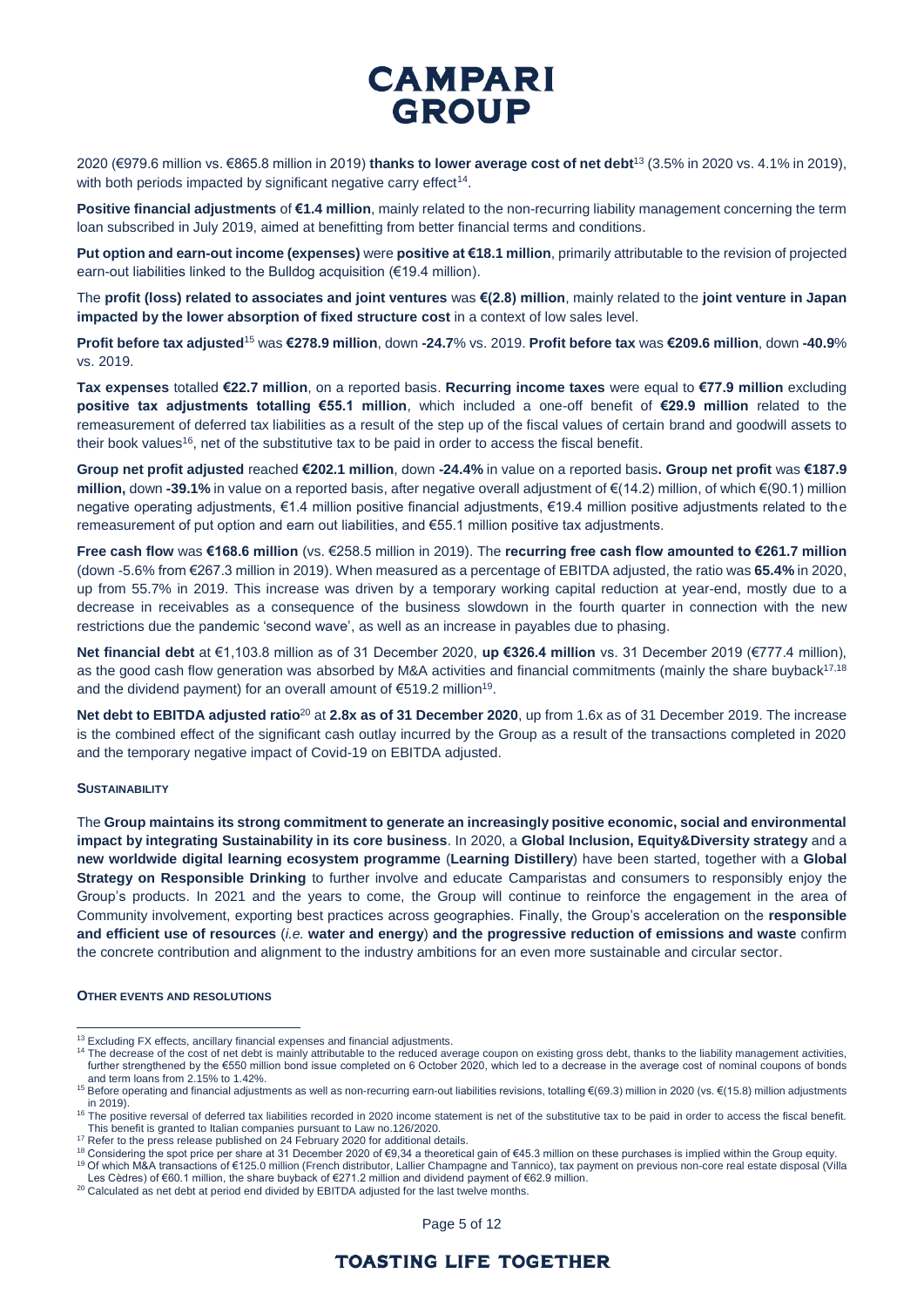**Dividend, sustainability report and remuneration report**. The Board of Directors of Davide Campari-Milano N.V. (the 'Company') voted to propose to the Shareholders' Meeting a dividend of €0.055 per share for the year 2020, gross of withholding taxes, in line with the previous year.

The dividend will be paid on 21 April 2021 (with an ex-date for coupon no. 1 of 19 April 2021 in accordance with the Italian Stock Exchange calendar, and a record date of 20 April 2021). The Board of Directors resolved to convene the Ordinary Shareholders' Meeting on 8 April 2021 to approve, inter alia, the financial statements for the year ended 31 December 2020, the sustainability report and the remuneration report.

**Share buyback**. The Board of Directors will request the Shareholders' meeting to authorise the purchase of own shares, mainly aimed at the replenishment of the portfolio of own shares to serve the current and future stock option plans for the Group's management, according to the limits and procedures provided by the applicable laws and regulations. The authorization is requested until June 30th, 2022.

**Stock options.** The Board of Directors has approved a resolution to be presented to the Shareholders' meeting approving a stock option plan pursuant to article 114-bis of the Consolidated Law on Financial Intermediation, and in accordance with the stock option Regulation in effect, that does not concern the company's directors, granting the relevant bodies the authorization for the plan execution by June 30<sup>th</sup>, 2022.

**Employee Share Ownership Plan**. The Board of Directors has approved an information memorandum to be submitted to the Shareholders' meeting introducing an Employee Share Ownership Plan ('ESOP') aimed at rewarding the Group's employees globally and incentivising their active participation in the Group's growth. Under ESOP, it is envisaged that the Group's employees will be offered the opportunity to elect for certain amounts to be deducted from their salaries on a monthly basis (by means of contribution rate corresponding to 1% or 3% or 5% of the yearly gross salary). Such contributions shall be used by the Company to purchase ordinary shares and, after a three-year vesting period, the employees participating in the ESOP will be entitled to receive a free award of matching shares as per an applicable matching ratio. In the context of the ESOP, moreover, the Board of Directors has approved an information memorandum to be submitted to the Shareholders' meeting which introduces an Extra-Mile Bonus Plan setting out the free right for the Group's employees to receive *una tantum* a number of Company's shares, subject to continued employment with Campari Group for a three-year vesting period. The purpose of the Plan, to be assigned during 2021, is to reward the employees for their active participation in the Group's performance.

### **FILING OF DOCUMENTATION**

The annual financial report at 31 December 2020, including the non-financial disclosure, the corporate governance report and the remuneration report, will be made available to the general public on the 'Investors' section of the Company's website <https://www.camparigroup.com/en/page/investors> and by all other means allowed by applicable regulations. Moreover, the documentation will be filed through 'Loket AFM' with the Dutch Authority for the Financial Markets (Autoriteit Financiële Markten – AFM), which will make it available on its website a[t www.afm.nl.](http://www.afm.nl/)

*The Board of Directors is responsible for preparing the annual report, inclusive of the management report, the full year consolidated financial statements and the Company only financial statements at 31 December 2020, in accordance with the Dutch Financial Supervision Act and the applicable International Financial Reporting Standards (IFRS).*

### *Disclaimer*

*This press release contains certain forward-looking statements relating to Campari and the Campari Group. All statements included in this press release concerning activities, events or developments that we expect, believe or anticipate will or may occur in the future are forward-looking statements. Forward-looking statements are based on current expectations and projections about future events and involve known and unknown risks, uncertainties and other factors, including, but not limited to, the following: volatility and deterioration of capital and financial markets, changes in general economic conditions, economic growth and other changes in business conditions, changes in government regulation and other economic, business and competitive factors affecting the businesses of Campari Group. Such factors include, but are not limited to: (i) changes in the*  laws, regulations or policies of the countries where Campari Group operates; (ii) the adoption, both at a global level and in the *countries where Campari Group operates, of restrictive public policies that have an impact on the production, distribution, marketing, labelling, importation, price, sale or consumption of alcoholic products; (iii) long-term changes in consumers' preferences and tastes, social or cultural trends resulting in a reduction in the consumption of products of the Campari Group as well as in purchasing patterns and the ability of Campari Group to anticipate these changes in the marketplace; and (iv) increased production costs and volatility of raw materials' prices.*

Page 6 of 12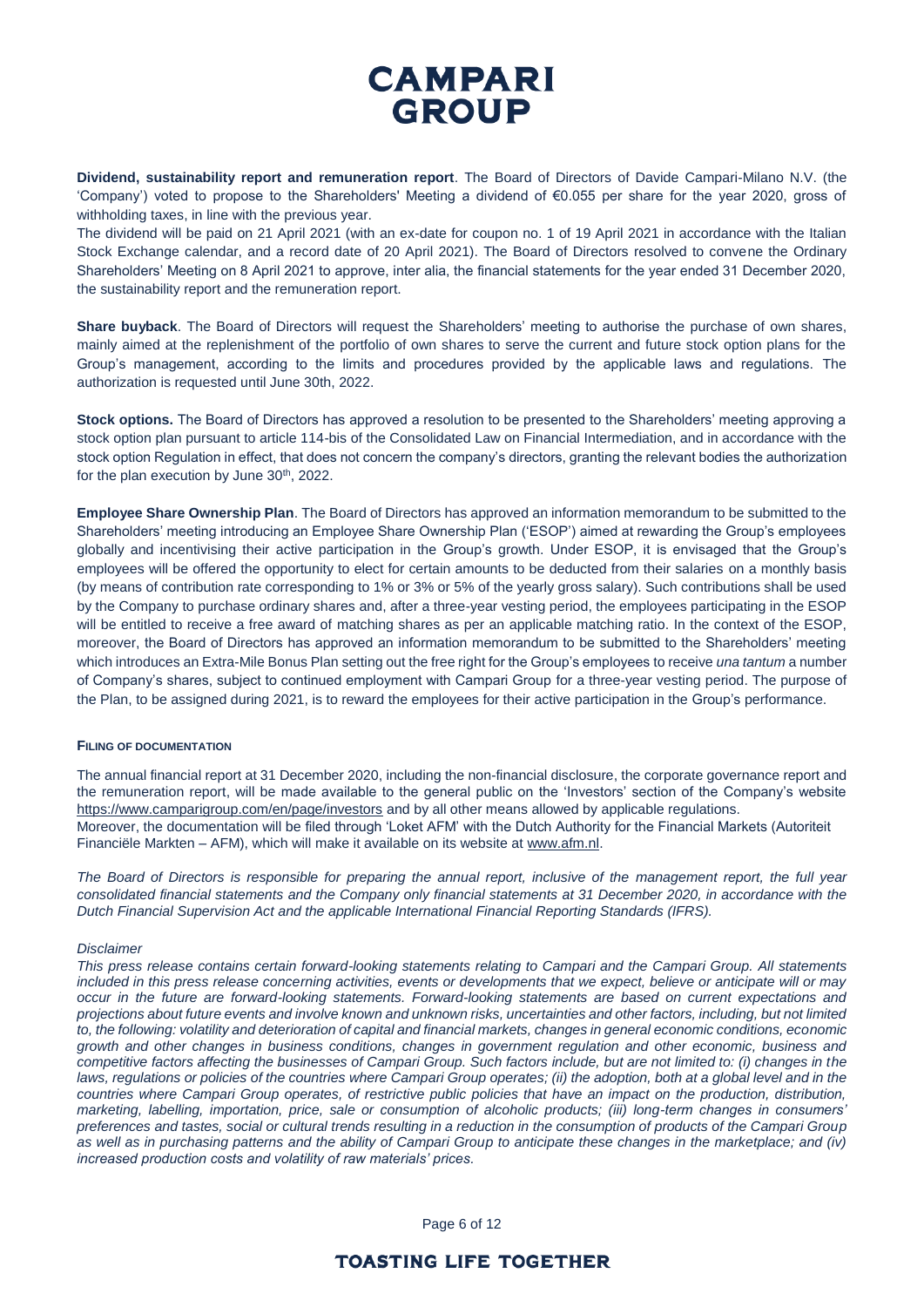

*Therefore, Campari and its affiliates, directors, advisors, employees and representatives, expressly disclaim any liability whatsoever for such forward-looking statements.*

*These forward-looking statements speak only as of the date of this document and Campari does not undertake an obligation to update or revise any forward-looking statement, whether as a result of new information, future events and developments or otherwise, except as required by law.*

*It should be noted that the draft company only financial statements and consolidated financial statement, as well as the data related to the Non-Financial Disclosure, are subject to auditing.*

#### **ANALYST CONFERENCE CALL**

At **1:00 pm (CET) today, February 18th , 2021**, Campari's management will hold a conference call to present the Group's results for the Group's Full Year 2020. To participate, please dial one of the following numbers:

- **from Italy: 02 805 88 11**
- **from abroad: + 44 121 281 8003**

The **presentation slides** can be downloaded before the conference call from the main investor relations page on Campari Group's website, at [https://www.camparigroup.com/en/page/investors.](https://www.camparigroup.com/en/page/investors)

A **recording of the conference call** will be available from today, February 18th, until Thursday February 25th, 2021, calling the following number:

• **(+39) 02 8020987**  (Access code: **700919#**)

(PIN: **919#**)

#### **FOR FURTHER INFORMATION**

| <b>Investor Relations</b>       |                         |                                     |
|---------------------------------|-------------------------|-------------------------------------|
| Chiara Garavini                 | Tel. +39 02 6225330     | Email: chiara.garavini@campari.com  |
| Jing He                         | Tel. +39 02 6225832     | Email: jing.he@campari.com          |
| <b>Thomas Fahey</b>             | Tel. +44 (0)20 31009618 | Email: thomas.fahey@campari.com     |
| <b>Francesco Pintus</b>         | Tel. +39 02 6225416     | Email: francesco.pintus@campari.com |
|                                 |                         |                                     |
| <b>Corporate Communications</b> |                         |                                     |
| <b>Enrico Bocedi</b>            | Tel. +39 02 6225680     | Email: enrico.bocedi@campari.com    |
|                                 |                         |                                     |

<https://www.camparigroup.com/en/page/investors> http://www.camparigroup.com/en <http://www.youtube.com/campariofficial> <https://twitter.com/campari>

#### Visit *[Our Story](https://youtu.be/ilNVsU9Cigo)*

#### **ABOUT C[AMPARI](https://www.camparigroup.com/en) GROUP**

Campari Group is a major player in the global spirits industry, with a portfolio of over 50 premium and super premium brands, spreading across Global, Regional and Local priorities. Global Priorities, the Group's key focus, include **Aperol, Campari, SKYY**, **Grand Marnier, Wild Turkey** and **Appleton Estate**. The Group was founded in 1860 and today is the sixth-largest player worldwide in the premium spirits industry. It has a global distribution reach, trading in over 190 nations around the world with leading positions in Europe and the Americas. Campari Group's growth strategy aims to combine organic growth through strong brand building and external growth via selective acquisitions of brands and businesses.

Headquartered in Milan, Italy, Campari Group operates 22 plants worldwide and has its own distribution network in 22 countries. Campari Group employs approximately 4,000 people. The shares of the parent company Davide Campari-Milano N.V. (Reuters CPRI.MI - Bloomberg CPR IM) have been listed on the Italian Stock Exchange since 2001. For more information[: http://www.camparigroup.com/en.](http://www.camparigroup.com/en) Please enjoy our brands responsibly.

**- Appendix to follow -**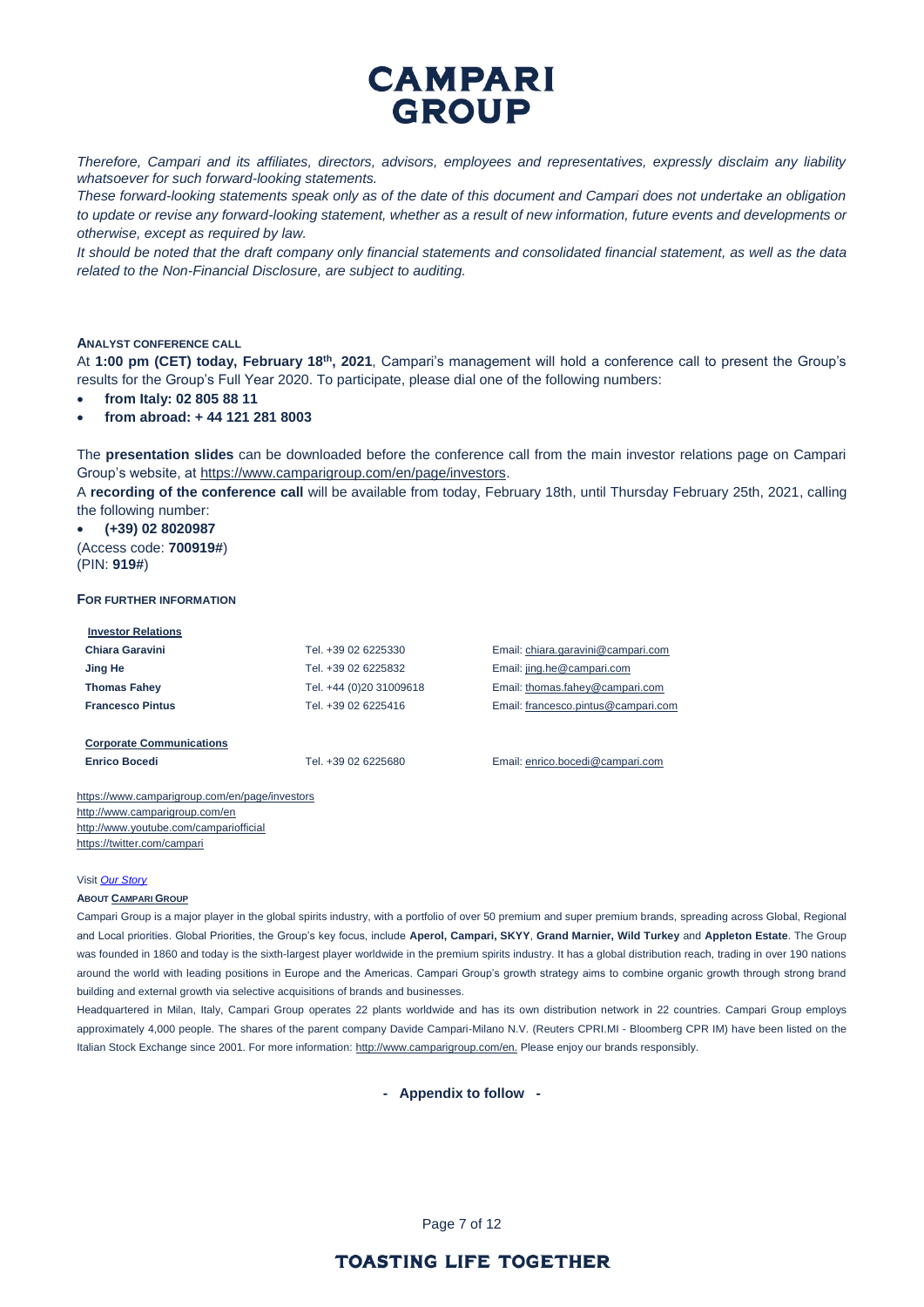### **CAMPARI GROUP**

### **Consolidated net sales breakdown by brand for the full year 2020**

|                            | % on Group<br>sales |         | % change, of which: |                         |                    |
|----------------------------|---------------------|---------|---------------------|-------------------------|--------------------|
|                            |                     | total   | organic             | exchange<br>rate effect | external<br>growth |
| <b>Global Priorities</b>   | 55.6%               | $-6.0%$ | $-3.8%$             | $-2.2%$                 | 0.0%               |
| <b>Regional Priorities</b> | 18.0%               | 3.2%    | 0.4%                | $-3.3%$                 | 6.1%               |
| <b>Local Priorities</b>    | 11.0%               | $-7.5%$ | $-4.4%$             | $-3.4%$                 | 0.3%               |
| Rest of portfolio          | 15.3%               | $-0.5%$ | $-10.0%$            | $-3.4%$                 | 12.8%              |
| Total                      | 100.0%              | $-3.8%$ | $-4.1%$             | $-2.7%$                 | 3.0%               |

### **Consolidated net sales by geographic area for the full year 2020**

|                                                 | 1 January-31 December 2020 |        | 1 January-31 December 2019 | $\frac{0}{0}$ |         |
|-------------------------------------------------|----------------------------|--------|----------------------------|---------------|---------|
|                                                 | $\epsilon$ million         | $\%$   | $\epsilon$ million         | $\%$          | Change  |
| Americas                                        | 773.9                      | 43.7%  | 821.5                      | 44.6%         | $-5.8%$ |
| SEMEA (Southern Europe, Middle East and Africa) | 463.6                      | 26.2%  | 498.7                      | 27.1%         | $-7.0%$ |
| North, Central & Eastern Europe                 | 403.7                      | 22.8%  | 393.8                      | 21.4%         | 2.5%    |
| Asia Pacific                                    | 130.8                      | 7.4%   | 128.5                      | 7.0%          | 1.8%    |
| <b>Total</b>                                    | 1.772.0                    | 100.0% | 1.842.5                    | 100.0%        | $-3.8%$ |

| Breakdown of % change                           | total<br>% change | organic growth | exchange rate<br>effect | external growth |
|-------------------------------------------------|-------------------|----------------|-------------------------|-----------------|
| Americas                                        | $-5.8%$           | $-1.8%$        | $-4.7%$                 | $0.7\%$         |
| SEMEA (Southern Europe, Middle East and Africa) | $-7.0\%$          | $-18.6%$       | $-0.1\%$                | 11.6%           |
| North, Central & Eastern Europe                 | 2.5%              | 6.8%           | $-2.0%$                 | $-2.2%$         |
| Asia Pacific                                    | 1.8%              | 4.6%           | $-2.9%$                 | 0.0%            |
| <b>Total</b>                                    | $-3.8%$           | $-4.1%$        | $-2.7%$                 | 3.0%            |

## **Consolidated EBIT adjusted by geographic area for the full year 2020**

|                                                    | 1 January-31 December<br>20120 |        |                    | 1 January-31 December<br>2019 | change   | change    |
|----------------------------------------------------|--------------------------------|--------|--------------------|-------------------------------|----------|-----------|
|                                                    | $\epsilon$ million             | $\%$   | $\epsilon$ million | $\%$                          | % total  | % organic |
| Americas                                           | 139.7                          | 43.4%  | 171.4              | 42.0%                         | $-18.5%$ | $-21.6%$  |
| SEMEA (Southern Europe, Middle East and<br>Africa) | 32.5                           | 10.1%  | 88.1               | 21.6%                         | $-63.2%$ | $-58.8%$  |
| North, Central & Eastern Europe                    | 133.2                          | 41.4%  | 132.9              | 32.6%                         | 0.3%     | 3.2%      |
| Asia Pacific                                       | 16.5                           | 5.1%   | 15.6               | 3.8%                          | 5.8%     | 9.1%      |
| <b>Total</b>                                       | 321.9                          | 100.0% | 408.0              | 100.0%                        | $-21.1%$ | $-20.4%$  |

Page 8 of 12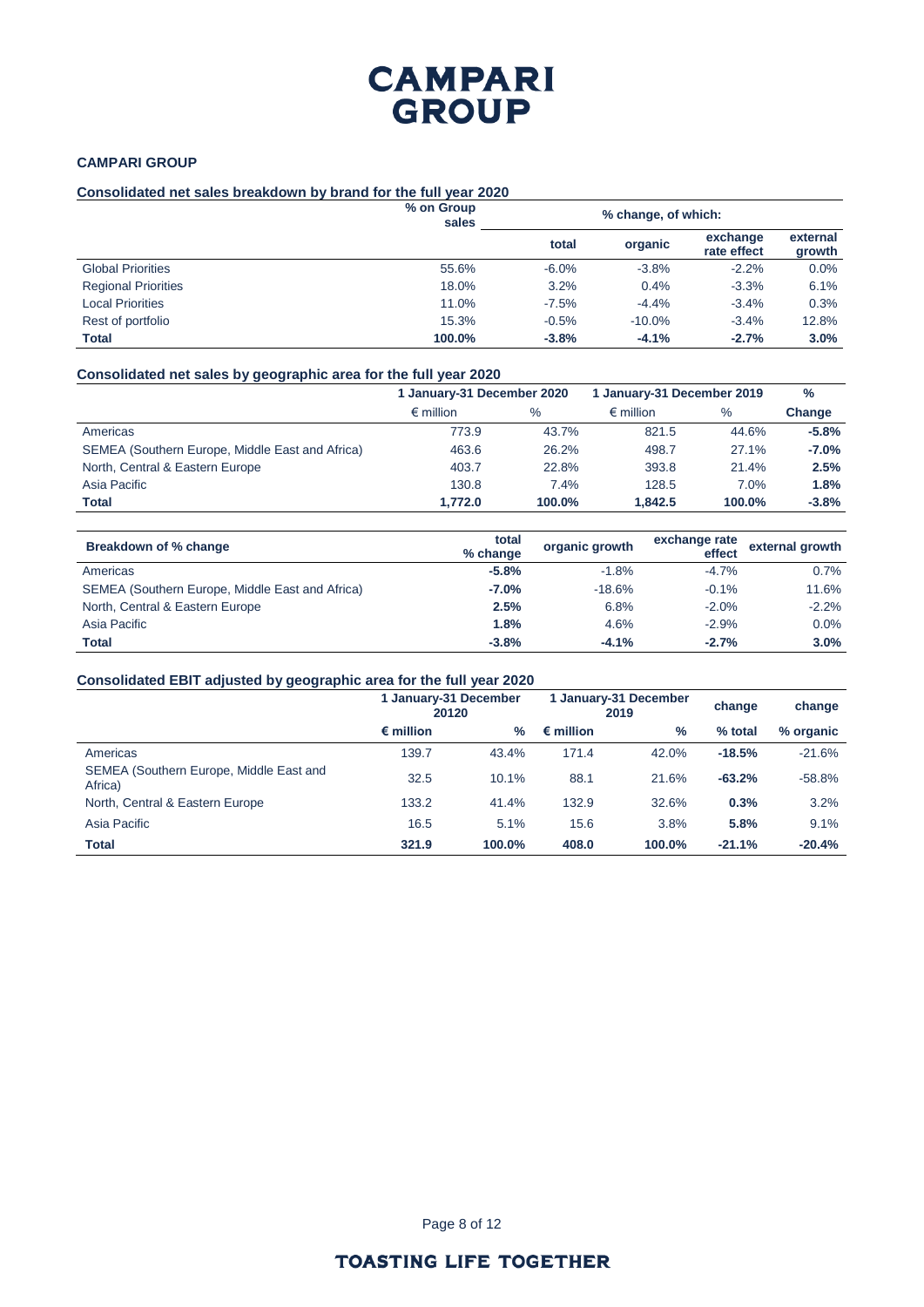## **CAMPARI GROUP**

### **Consolidated income statement for the full year 2020**

|                                                                                               | 1 January-31 December 2020 |               | 1 January-31 December 2019 |               |           |  |
|-----------------------------------------------------------------------------------------------|----------------------------|---------------|----------------------------|---------------|-----------|--|
|                                                                                               | $\epsilon$ million         | $\frac{9}{6}$ | $\epsilon$ million         | $\frac{9}{6}$ | Change    |  |
| Net sales <sup>(1)</sup>                                                                      | 1,772.0                    | 100.0%        | 1,842.5                    | 100.0%        | $-3.8%$   |  |
| Cost of goods sold $(2)$                                                                      | $-746.1$                   | $-42.1%$      | $-721.3$                   | $-39.1%$      | 3.4%      |  |
| <b>Gross margin</b>                                                                           | 1,025.9                    | 57.9%         | 1,121.2                    | 60.9%         | $-8.5%$   |  |
| Advertising and promotional costs                                                             | $-309.8$                   | $-17.5%$      | $-319.9$                   | $-17.4%$      | $-3.1%$   |  |
| <b>Contribution margin</b>                                                                    | 716.1                      | 40.4%         | 801.3                      | 43.5%         | $-10.6%$  |  |
| $SG&A^{(3)}$                                                                                  | $-394.2$                   | $-22.2%$      | $-393.3$                   | $-21.3%$      | 0.2%      |  |
| <b>Result from recurring activities</b><br>(EBIT adjusted)<br>Adjustments to operating income | 321.9                      | 18.2%         | 408.0                      | 22.1%         | $-21.1%$  |  |
| (expenses)                                                                                    | $-90.1$                    | $-5.1%$       | $-21.7$                    | $-1.2%$       |           |  |
| <b>Operating result (EBIT)</b>                                                                | 231.8                      | 13.1%         | 386.3                      | 21.0%         | $-40.0\%$ |  |
| Financial income (expenses)                                                                   | $-38.9$                    | $-2.2%$       | $-33.0$                    | $-1.8%$       | 17.9%     |  |
| Adjustments to financial income (expenses)                                                    | 1.4                        | 0.1%          | 5.8                        | 0.3%          |           |  |
| Profit (loss) related to companies<br>valued at equity                                        | $-2.8$                     | $-0.2%$       | 0.1                        | 0.0%          |           |  |
| Put option, earn out income (charges)<br>and hyperinflation effects                           | 18.1                       | 1.0%          | $-4.7$                     | $-0.3%$       |           |  |
| <b>Profit before taxes</b><br>and non-controlling interests                                   | 209.6                      | 11.8%         | 354.6                      | 19.2%         | -40.9%    |  |
| Profit before taxes and non-controlling<br>interests adjusted                                 | 278.9                      | 15.7%         | 370.4                      | 20.1%         | $-24.7%$  |  |
| Taxes                                                                                         | $-22.7$                    | $-1.3%$       | $-46.2$                    | $-2.5%$       | $-50.8%$  |  |
| Net profit for the period                                                                     | 186.9                      | 10.5%         | 308.4                      | 16.7%         | -39.4%    |  |
| Net profit for the period adjusted                                                            | 201.1                      | 11.3%         | 267.4                      | 14.5%         | $-24.8%$  |  |
| Non-controlling interests                                                                     | $-1.0$                     | $-0.1%$       | 0.0                        | 0.0%          |           |  |
| Group net profit                                                                              | 187.9                      | 10.6%         | 308.4                      | 16.7%         | $-39.1%$  |  |
| Group net profit adjusted                                                                     | 202.1                      | 11.4%         | 267.4                      | 14.5%         | $-24.4%$  |  |
| Total depreciation and amortisation                                                           | $-78.0$                    | $-4.4%$       | $-71.8$                    | $-3.9%$       | 8.6%      |  |
| <b>EBITDA</b> adjusted                                                                        | 399.9                      | 22.6%         | 479.8                      | 26.0%         | $-16.7%$  |  |
| <b>EBITDA</b>                                                                                 | 309.8                      | 17.5%         | 458.1                      | 24.9%         | $-32.4%$  |  |
|                                                                                               |                            |               |                            |               |           |  |

(1) Net of discounts and excise duties.

(2) Includes cost of material, production and logistics costs.

(3) Includes selling, general and administrative costs.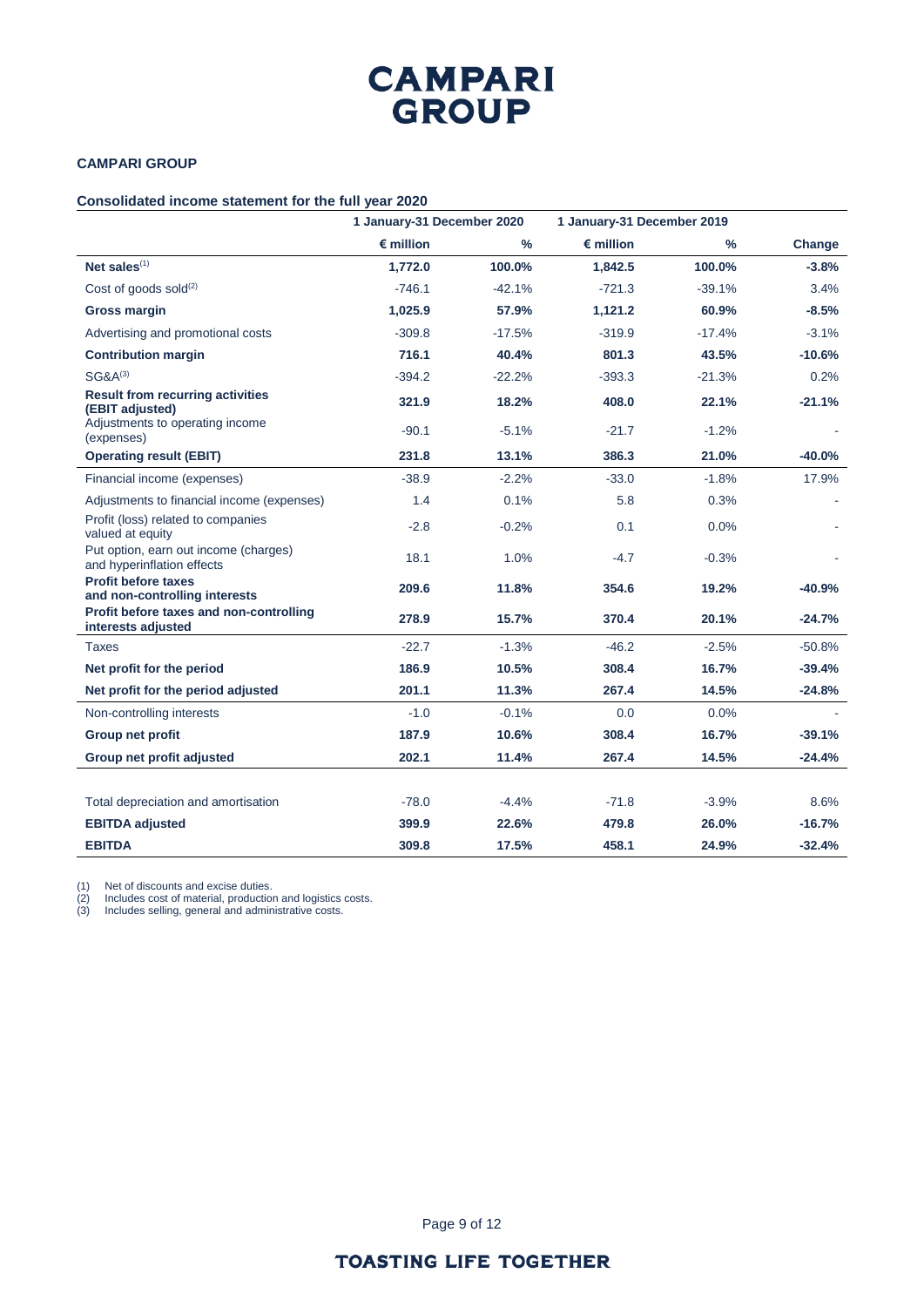## **Consolidated balance sheet as of 31 December 2020**

|                                                                  | 31 December 2020   | 31 December 2019   |
|------------------------------------------------------------------|--------------------|--------------------|
|                                                                  | $\epsilon$ million | $\epsilon$ million |
| <b>ASSETS</b>                                                    |                    |                    |
| <b>Non-current assets</b>                                        |                    |                    |
| Property, plant and equipment                                    | 485.7              | 508.3              |
| Right of use assets                                              | 71.5               | 80.5               |
| <b>Biological assets</b>                                         | 5.5                | 3.9                |
| Investment properties                                            | 0.0                | 1.1                |
| Goodwill                                                         | 1,356.6            | 1,387.8            |
| <b>Brands</b>                                                    | 954.5              | 1,035.6            |
| Intangible assets with a finite life                             | 44.7               | 44.8               |
| Investments in associates and joint ventures                     | 26.1               | 0.5                |
| Deferred tax assets                                              | 44.5               | 38.3               |
| Other non-current assets                                         | 5.7                | 8.2                |
| Other non-current financial assets                               | 7.1                | 14.7               |
| <b>Total non-current assets</b>                                  | 3,001.9            | 3,123.5            |
| <b>Current assets</b>                                            |                    |                    |
| Inventories                                                      | 655.1              | 615.9              |
| <b>Biological assets</b>                                         | 1.6                | 0.9                |
| Trade receivables                                                | 281.8              | 316.8              |
| Other current financial assets                                   | 1.2                | 8.3                |
| Cash and cash equivalents                                        | 548.1              | 704.4              |
| Income tax receivables                                           | 17.4               | 18.7               |
| Other current assets                                             | 45.0               | 44.7               |
| Assets held for sale                                             | 3.3                | 5.3                |
| <b>Total current assets</b>                                      | 1,553.6            | 1,714.9            |
| <b>Total assets</b>                                              | 4,555.5            | 4,838.5            |
| <b>LIABILITIES AND SHAREHOLDERS' EQUITY</b>                      |                    |                    |
| Shareholders' equity                                             |                    |                    |
| Issued capital and reserves attributable to owners of the parent | 1,996.6            | 2,386.6            |
| Non-controlling interests                                        | 1.8                | 1.9                |
| Total shareholders' equity                                       | 1,998.4            | 2,388.5            |
| <b>Non-current liabilities</b>                                   |                    |                    |
| <b>Bonds</b>                                                     | 894.7              | 349.4              |
| Loans due to banks                                               | 320.0              | 249.3              |
| Other non-current financial liabilities                          | 169.3              | 210.9              |
| Post-employment benefit obligations                              | 33.4               | 33.4               |
| Provisions for risks and charges                                 | 41.6               | 52.4               |
| Deferred tax liabilities                                         | 337.0              | 386.1              |
| Other non-current liabilities                                    | 7.3                | 16.2               |
| <b>Other non-current liabilities</b>                             | 1,803.4            | 1,297.6            |
| <b>Current liabilities</b>                                       |                    |                    |
| <b>Bonds</b>                                                     |                    | 580.0              |
| Loans due to banks                                               | 244.3              | 31.0               |
| Other current financial liabilities                              | 31.9               | 84.3               |
| Trade payables                                                   | 321.2              | 241.1              |
| Income tax payables                                              | 16.1               | 75.1               |
| Other current liabilities                                        | 140.3              | 141.0              |
| <b>Total current liabilities</b>                                 | 753.7              | 1,152.4            |
| <b>Total liabilities</b>                                         | 2,557.2            | 2,450.0            |
|                                                                  |                    |                    |
| Total liabilities and shareholders' equity                       | 4,555.5            | 4,838.5            |

Page 10 of 12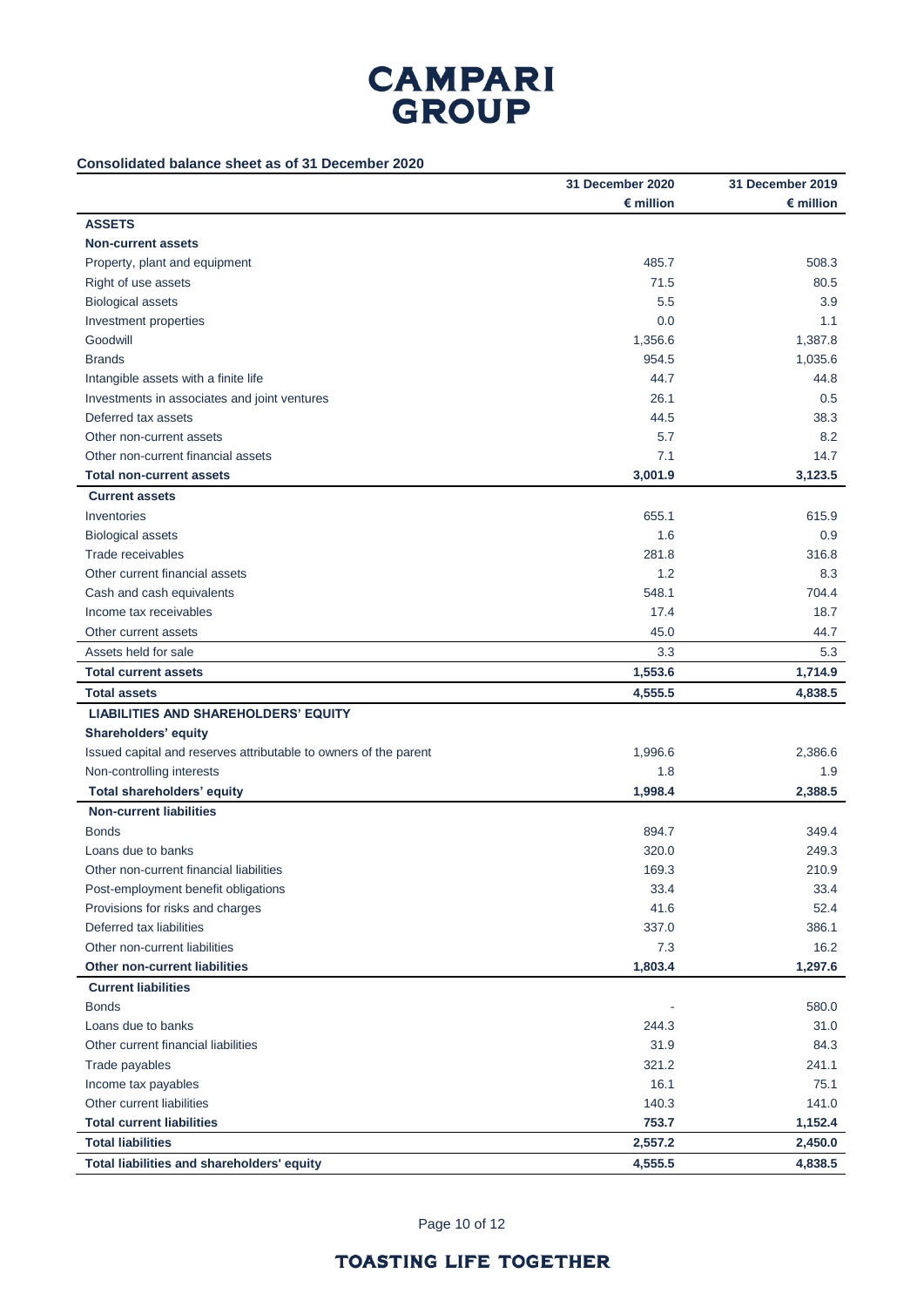

### **Consolidated reclassified cash flow statement as of 31 December 2020**

|                                                                       | 31 December 2020   | <b>31 December 2019</b> |
|-----------------------------------------------------------------------|--------------------|-------------------------|
|                                                                       | $\epsilon$ million | $\epsilon$ million      |
| <b>EBITDA</b>                                                         | 309.8              | 458.1                   |
| Goodwill, trademark and sold business impairment                      | 45.7               | 0.0                     |
| Effects due to IAS 29 application                                     | 2.4                | 4.5                     |
| Provisions and other changes from operating activities                | $-9.3$             | $-24.8$                 |
| Income taxes paid                                                     | $-119.7$           | $-45.3$                 |
| Cash flow from operating activities before changes in working capital | 228.8              | 392.5                   |
| Changes in net operating working capital                              | 43.4               | $-29.6$                 |
| Cash flow from operating activities                                   | 272.2              | 363.0                   |
| Net interests paid                                                    | $-25.3$            | $-27.9$                 |
| Adjustments to financial income (charges)                             | 1.4                | 5.8                     |
| Capital expenditure                                                   | $-79.8$            | $-82.4$                 |
| Free cash flow                                                        | 168.6              | 258.5                   |
| (Acquisition) disposal of companies or business division              | $-120.6$           | 110.8                   |
| Dividend paid out by the Parent Company                               | $-62.9$            | $-57.3$                 |
| Other changes (incl. net purchase of own shares)                      | $-275.6$           | $-54.3$                 |
| Total cash flow used in other activities                              | $-459.1$           | $-0.8$                  |
| Exchange rate differences and other changes                           | $-22.6$            | $-13.9$                 |
| Change in net financial position due to operating activities          | $-313.1$           | 243.7                   |
| Put option and earn-out liability changes                             | $-5.6$             | $-77.6$                 |
| Effect of IFRS 16-'Leases'                                            | 0.0                | $-81.4$                 |
| Increase in investments for lease right of use                        | $-7.8$             | $-15.8$                 |
| Net cash flow of the period = change in net financial position        | $-326.4$           | 68.9                    |
|                                                                       |                    |                         |
| Net financial position at the beginning of the period                 | $-777.4$           | $-846.3$                |
| Net financial position at the end of the period                       | $-1,103.8$         | $-777.4$                |

Page 11 of 12